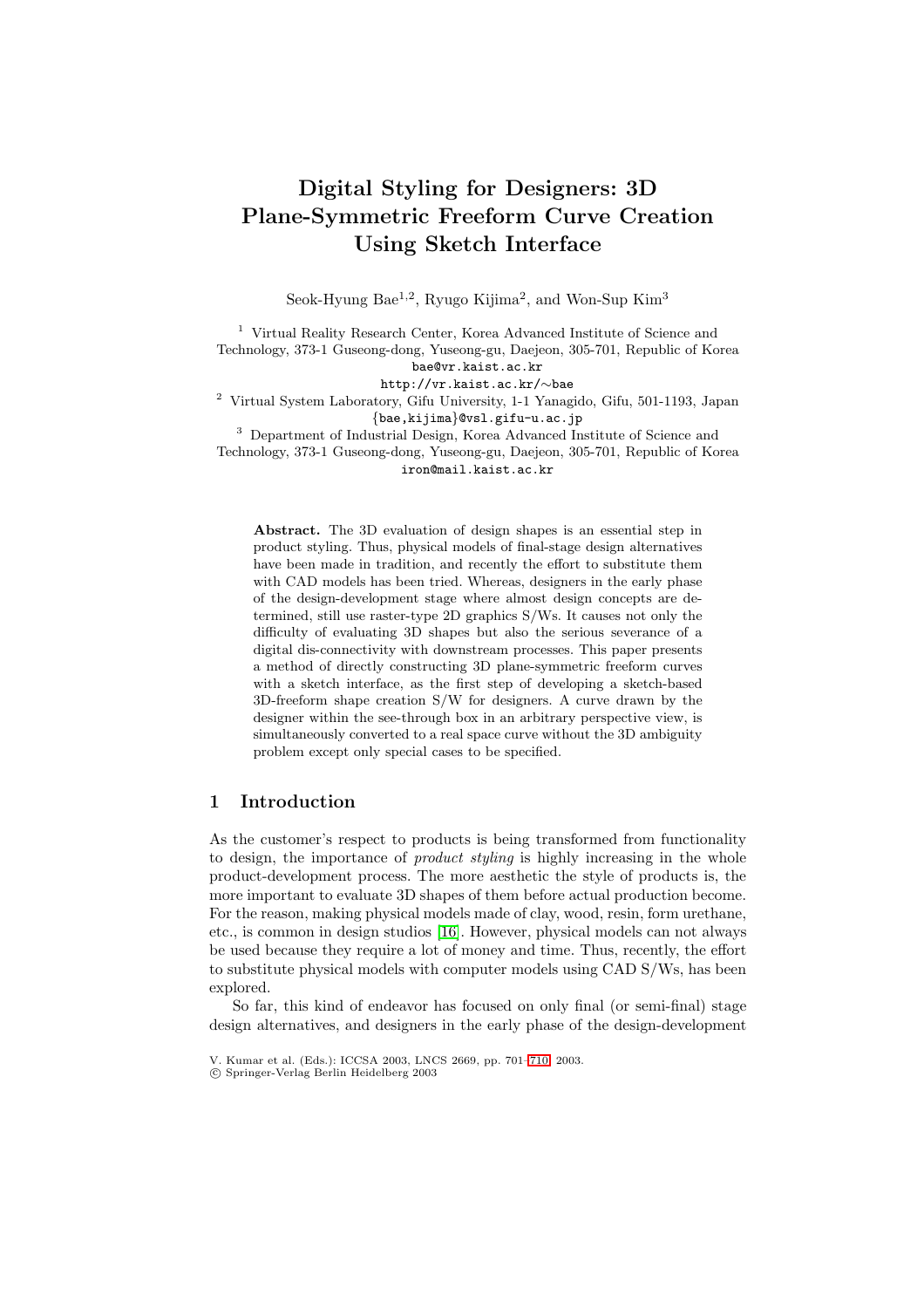stage where most of design concept is fixed still uses *raster-type* 2D graphics S/Ws. Although this kind of S/Ws enables designers 1) to *rapidly* generate various ideas, 2) to *flexibly* hybridize existing styles, and 3) to *sensuously* express virtual images in their minds, they have serious problems as follows: 1) the difficulty of *3D evaluation*, 2) *no digital connectivity* with downstream processes.

In this paper, as our first attempt to develop a *direct* 3D freeform-shape creation S/W allows the both of 3D evaluation and digital continuity, a method of constructing *3D plane-symmetric freeform curves* with a *sketch interface* is given. The designer-drawn freeform curves symmetric to the center plane– many products are plane symmetric including automobiles except little *avantgarde* styles–are simultaneously converted to 3D space curves without causing the 3D ambiguity in virtue of its *strong* constraint–the *plane symmetry* (a little special viewing-situations in which our method does not work will be specified in the context).

The method to be proposed has a *great* assumption that *well-trained* designers can *exactly* express 3D shapes on a 2D plane based on *design perspective*. Actually, professional industrial-designers practice and practice so that they can sketch the *accurate* plane images of virtual 3D objects because sketch is not only a means of presentation but also that of idea development [\[6\]](#page-8-1). We valued the designer's works based on design perspective as resultants from a *pretty* accurate *human* graphics-rendering pipe line.

The organization of this paper is as follows: related work to the direct creation of computer models including space curves will be given in Section 2. In Section 3, so-called a *perspective 3D sketch* scheme extended from the 2D sketch interface proposed in our companion paper [\[1\]](#page-8-2) is suggested. In Section 4, the overview of a method converting 2D curves drawn in a perspective view to 3D curves is given, and then the actual calculation procedure of finding 3D points from 2D points is presented with special case treatments in Section 5. The software implementation is given in Section 6 followed by discussions and conclusions in Section 7.

# **2 Related Work**

We categorized research on *direct* 3D computer-model creations as following three based on the user interface: 1) *sketch-based* methods, 2) *suggestive* methods, and 3) *VR-interface* methods. Sketch-based methods have been mostly applied to creating CSG-like models composed of simple primitives [\[7\]](#page-8-3)[\[15\]](#page-9-1)[\[17\]](#page-9-2) where the most interest was focused on the *primitive recognition* from a rough scribble, and the *topology reconstruction*. There were little studies about directly creating freeform-shapes: one is Teddy [\[11\]](#page-9-3) for *rounded* freeform models, which, however, is not appropriate for product styling. A suggestive interface is to forecast possible subsequent operations to be executed by users, and to gives action alternatives [\[4\]](#page-8-4)[\[12\]](#page-9-4). It shows great possibility for creating simple polygon models, but is limited for freeform-shapes. Recently, much research with 3D interfaces (VR interfaces) has been done. However, VR techniques for the direct creation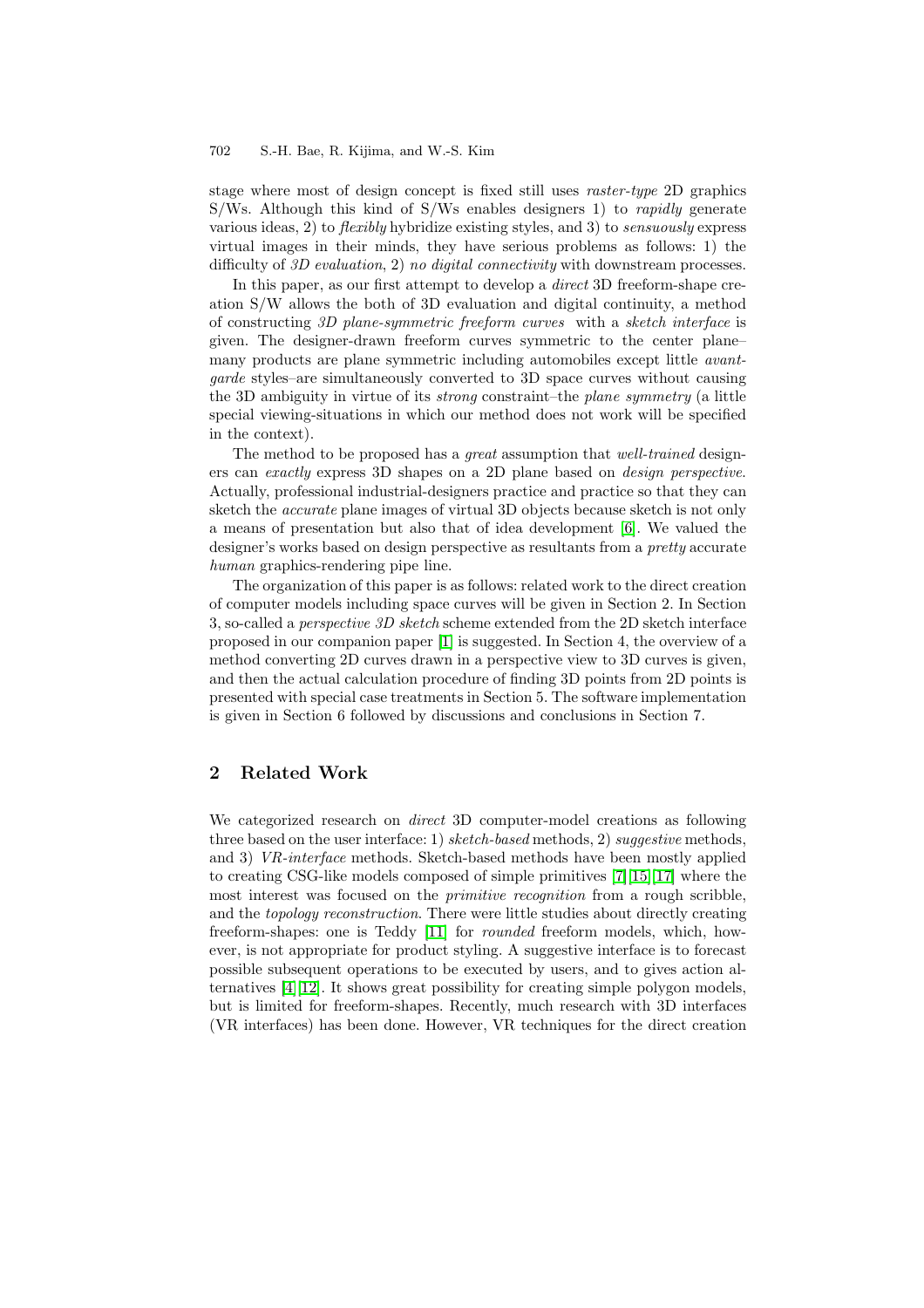of freeform shapes looks still immature in a practical point of view (heavy equipment, precision problem, etc.).

There are two representative studies about 3D space-curve creation: Cohen, et al. [\[3\]](#page-8-5) suggested a method by sketching a curve and its shadow curve on the floor in a perspective view. Grossman, et al. [\[10\]](#page-9-5) proposed the reverse way where a depth plane (surface) is constructed first, and the curve drawn on orthographic plane is projected on it.

### **3 Perspective 3D Sketch**

The sketch interface proposed in this paper, *perspective 3D sketch*, is straightforwardly extended from the intuitive 2D sketch interface proposed in our companion paper [\[1\]](#page-8-2), which enables the designer to freely create accurate curves intended by allowing repetitive scribbling (scribbles already drawn are spread and grayed out as the number of them increases) and inducing the designer's adaptation. Shown in Fig. [1](#page-2-0) is the flowchart of the perspective 3D sketch scheme.



<span id="page-2-0"></span>**Fig. 1.** Flowchart of perspective 3D sketch

The designer can choose an arbitrary perspective view by rotating the *seethrough* box provided as a *reference unit* for estimating the dimension of 3D curves to be projected with it [\[6\]](#page-8-1). Then he/she draws a curve,  $\tilde{\mathbf{c}}(t)$ , on 2D image plane (Fig. [2\(](#page-3-0)a)). By repetition of the previous procedure, a set of 3D curves,  ${c_i(t)}$ , based on the designer's adaptation are generated (Fig. [2\(](#page-3-0)b)), and at last, a final curve,  $\bar{\mathbf{c}}(t)$ , is settled (Fig. [2\(](#page-3-0)c)).

### **4 Conversion of 2D Curve to 3D**

The *pinhole-camera model* widely used in computer graphics and machine vision is composed of the *optical center*, **e**, and the *retinal* (or image) *plane*, Π*<sup>R</sup>* [\[9\]](#page-9-6).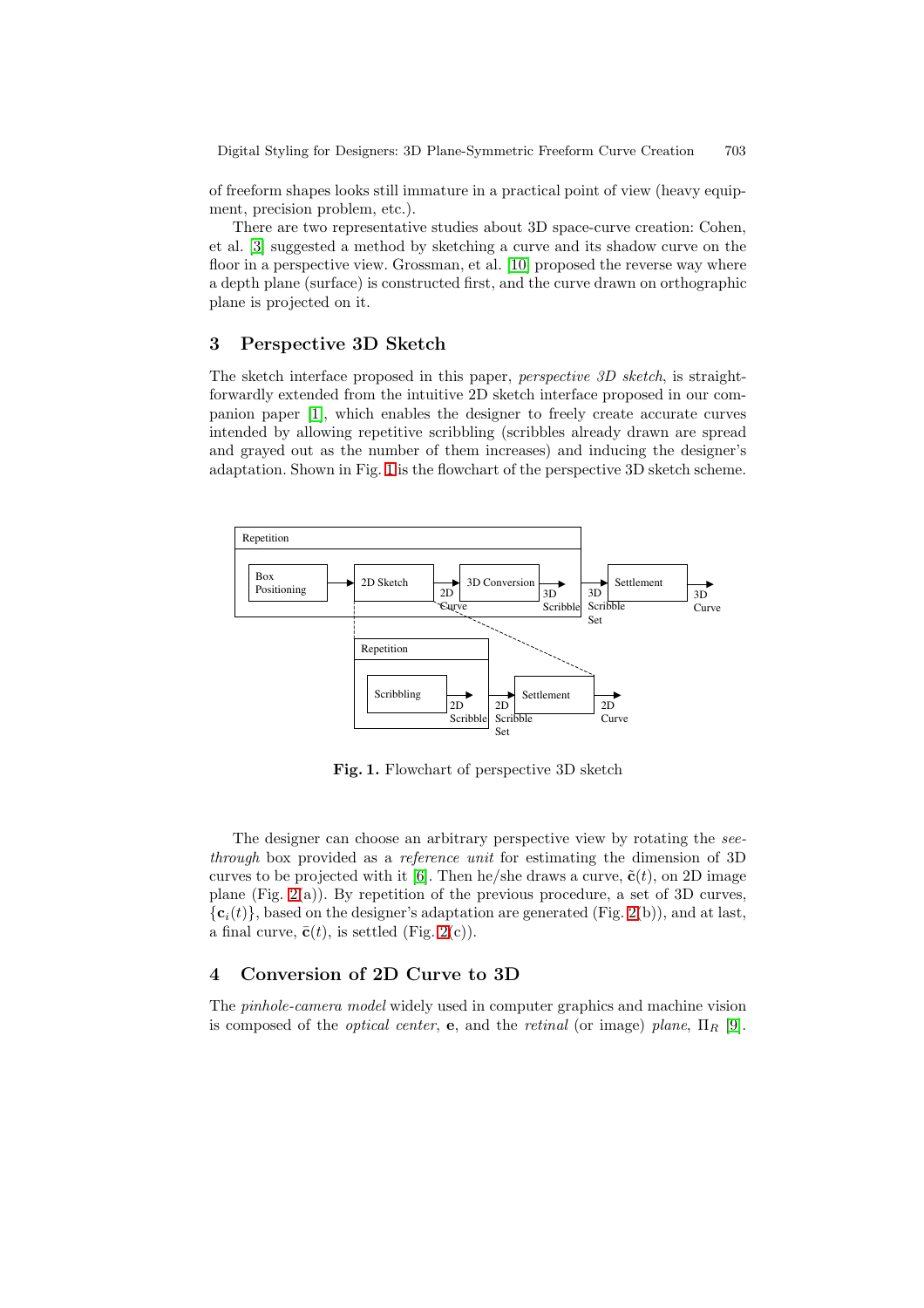

<span id="page-3-0"></span>**Fig. 2.** Illustrative example of perspective 3D sketch

Between an arbitrary 3D point, **p**, and its projection point,  $\tilde{p}$ , there is a relation– a kind of *morphism*–as written as:

$$
\tilde{\mathbf{p}}^w = \mathbf{H}\mathbf{p}^w \tag{1}
$$

where **H** is the *perspective projection matrix* (rank( $\mathbf{H}$ ) = 3),  $\mathbf{p}^w$  and  $\tilde{\mathbf{p}}^w$  are the *homogeneous coordinates* of **p** and  $\tilde{p}$ , respectively.

In general, the inverse problem of perspective projection–finding  $\bf{p}$  from  $\tilde{\bf{p}}$ –is an *under determined* problem, which has an infinite numbers of solutions. In this study, the above *3D ambiguity* is resolved by imposing the *plane-symmetry* condition, and a unique solution can be calculated. Fig. [3](#page-3-1) shows our system configuration to be considered where **q** is the intersection point of the see-through box and the optical ray passing through  $\tilde{p}$  and  $p$ .



**Fig. 3.** System configuration for inverse perspective projection

<span id="page-3-1"></span>The overall procedure of converting a 2D curve drawn by the designer to a 3D plane-symmetric freeform curve is as follows: 1) polygonizing a 2D parametriccurve, 2) matching a 2D-point pair, 3) finding a 3D-point pair on see-through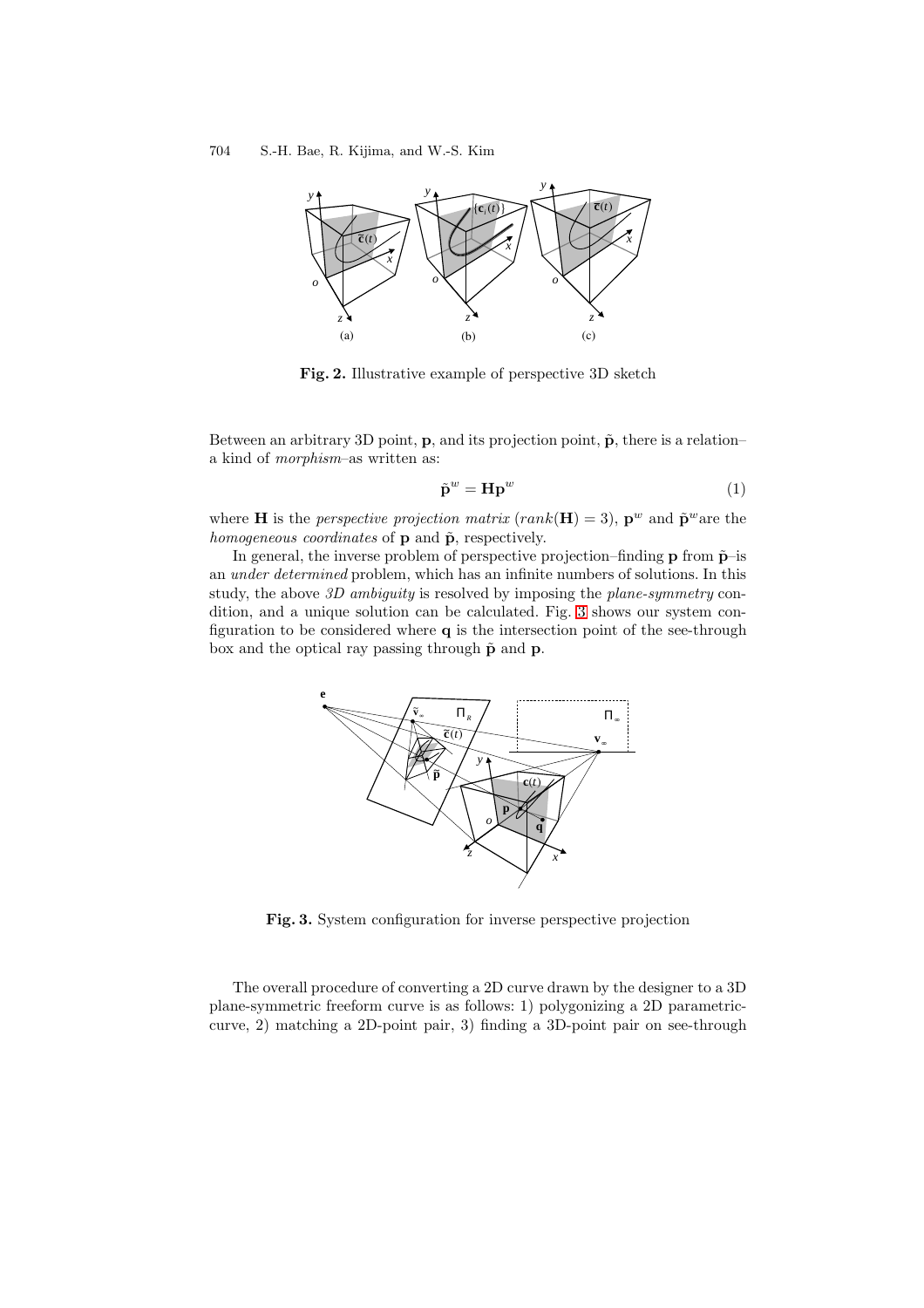box, 4) finding a 3D-point pair looked for, and 5) creating a resulting 3D parametric-curve.

#### **4.1 Parametric-Curve Polygonization**

Given a parametric 2D curve,  $\tilde{\mathbf{c}}(t)$ , is sampled, and 2D point set,  $\{\tilde{\mathbf{p}}_i(\tilde{x}_i, \tilde{y}_i)\}\)$ , is obtained by the parametric-curve polygonization algorithm [\[5\]](#page-8-6)[\[13\]](#page-9-7).

#### **4.2 Matching 2D-point Pair**

Using the 3-point perspective [\[6\]](#page-8-1), generally used by industrial designers, a 2Dpoint pair expected to symmetric to the center plane in 3D space, can be acquired. First, the vanishing point,  $\tilde{\mathbf{v}}_{\infty}$ , is simply found by extending the edges of the see-through box parallel to z-axis, and given point,  $\tilde{\mathbf{p}}_1 \equiv \tilde{\mathbf{p}}_i$ , is mapped to its corresponding point,  $\tilde{p}_2$ , by calculating the intersection point between a line passing through  $\tilde{\mathbf{p}}_1$  and  $\tilde{\mathbf{v}}_{\infty}$ , and  $\tilde{\mathbf{c}}(t)$  (or its linear interpolant obtained by polygonization) (see Fig. [4\)](#page-4-0).



<span id="page-4-0"></span>**Fig. 4.** 2D-point pair matching using vanishing point

#### **4.3 Finding 3D-point Pair on See-Through Box**

Instead of directly finding 3D-space points,  $(\mathbf{p}_1, \mathbf{p}_2)$ –as mentioned earlier, it is impossible to calculate them without the 3D ambiguity, their projection points on see-through box,  $(\mathbf{q}_1, \mathbf{q}_2)$  are calculated from 2D points,  $(\tilde{\mathbf{p}}_1, \tilde{\mathbf{p}}_2)$ , as follows (see Fig.  $5(a)$  and refer our viewing system configuration given in Fig. [3\)](#page-3-1) : For each 2D point, 1) finding *two* faces its optical ray pass through, 2) choosing the face between them, on which its 2D image point is closer to the center for more accurate calculation, 3) calculating two parameters of an *affine combination* in the 2D space,  $(\mu, \eta)$ , using two corresponding vanishing points, and 4) obtaining the 3D projection point on the see-through box using affine combination in the 3D space with the parameters previously calculated. For example, as shown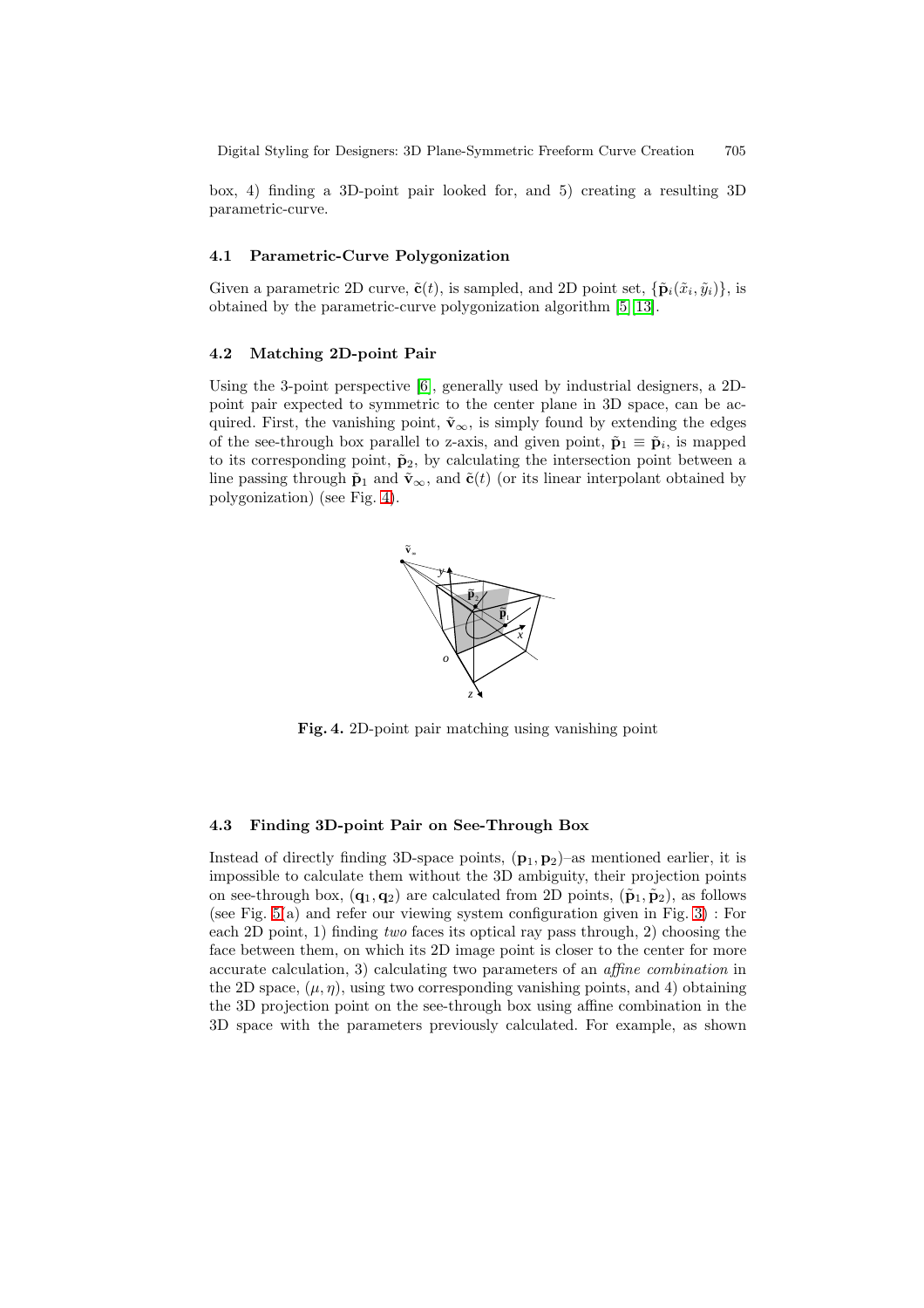in Fig. [5\(](#page-5-0)b), between the two projection faces of  $\tilde{\mathbf{p}}_1$ – $(F_{xy}^{front}, F_{yz}^{rear})$ ,  $F_{xy}^{front}$  is selected, and  $(\mu, \eta)$  are calculated using two vanishing points,  $(\tilde{\mathbf{v}}'_{\infty}, \tilde{\mathbf{v}}''_{\infty})$ , so that

$$
\tilde{\mathbf{p}}_1 = (1 - \mu)(1 - \eta)\tilde{\mathbf{v}}_1 + \mu(1 - \eta)\tilde{\mathbf{v}}_2 + (1 - \mu)\eta\tilde{\mathbf{v}}_3 + \mu\eta\tilde{\mathbf{v}}_4 \tag{2}
$$

where  ${\tilde{\mathbf{v}}_1, \tilde{\mathbf{v}}_2, \tilde{\mathbf{v}}_3, \tilde{\mathbf{v}}_4}$  are the 2D image vertices of  $F_{xy}^{front}$ . Then, the 3D projection point on  $F_{xy}^{front}$ ,  $\mathbf{q}_1$ , is acquired as:

$$
\mathbf{q}_1 = (1 - \mu)(1 - \eta)\mathbf{v}_1 + \mu(1 - \eta)\mathbf{v}_2 + (1 - \mu)\eta\mathbf{v}_3 + \mu\eta\mathbf{v}_4 \tag{3}
$$

where  ${\mathbf{v}_1, \mathbf{v}_2, \mathbf{v}_3, \mathbf{v}_4}$  are the 3D vertices of  $F_{xy}^{front}$ .



<span id="page-5-0"></span>**Fig. 5.** Finding 3D-point pair on see-through box using vanishing points

#### **4.4 Finding 3D-point Pair in Space**

Now, we can define two optical rays,  $(1_1(t), 1_2(s))$ , from the optical center, **e**, using  $(\mathbf{q}_1, \mathbf{q}_2)$  as follows:

$$
\mathbf{l}_1(t) = \mathbf{e} + t(\mathbf{q}_1 - \mathbf{e}),\tag{4}
$$

$$
\mathbf{l}_2(s) = \mathbf{e} + s(\mathbf{q}_2 - \mathbf{e}).\tag{5}
$$

The 3D points,  $\mathbf{p}_1 = \mathbf{l}_1(t^*) = (p_{1x}, p_{1y}, p_{1z})$  and  $\mathbf{p}_2 = \mathbf{l}_2(s^*) = (p_{2x}, p_{2y}, p_{2z})$ , which we want to find, must satisfy the center-plane symmetry condition. That is,  $p_{1x} = p_{2x} \& p_{1y} = p_{2y} \& p_{1z} = -p_{2z}$ . Thus, a solution-parameter pair,  $(t^*, s^*)$ , can be obtained by solving a system of three linear equations as follows (for more details, see Section 5):

$$
t(q_{1x} - e_x) = s(q_{2x} - e_x),
$$
\n(6)

$$
t(q_{1y} - e_y) = s(q_{2y} - e_y),
$$
\n(7)

<span id="page-5-3"></span><span id="page-5-2"></span><span id="page-5-1"></span>
$$
e_z + t(q_{1z} - e_z) = -e_z - s(q_{2z} - e_z).
$$
 (8)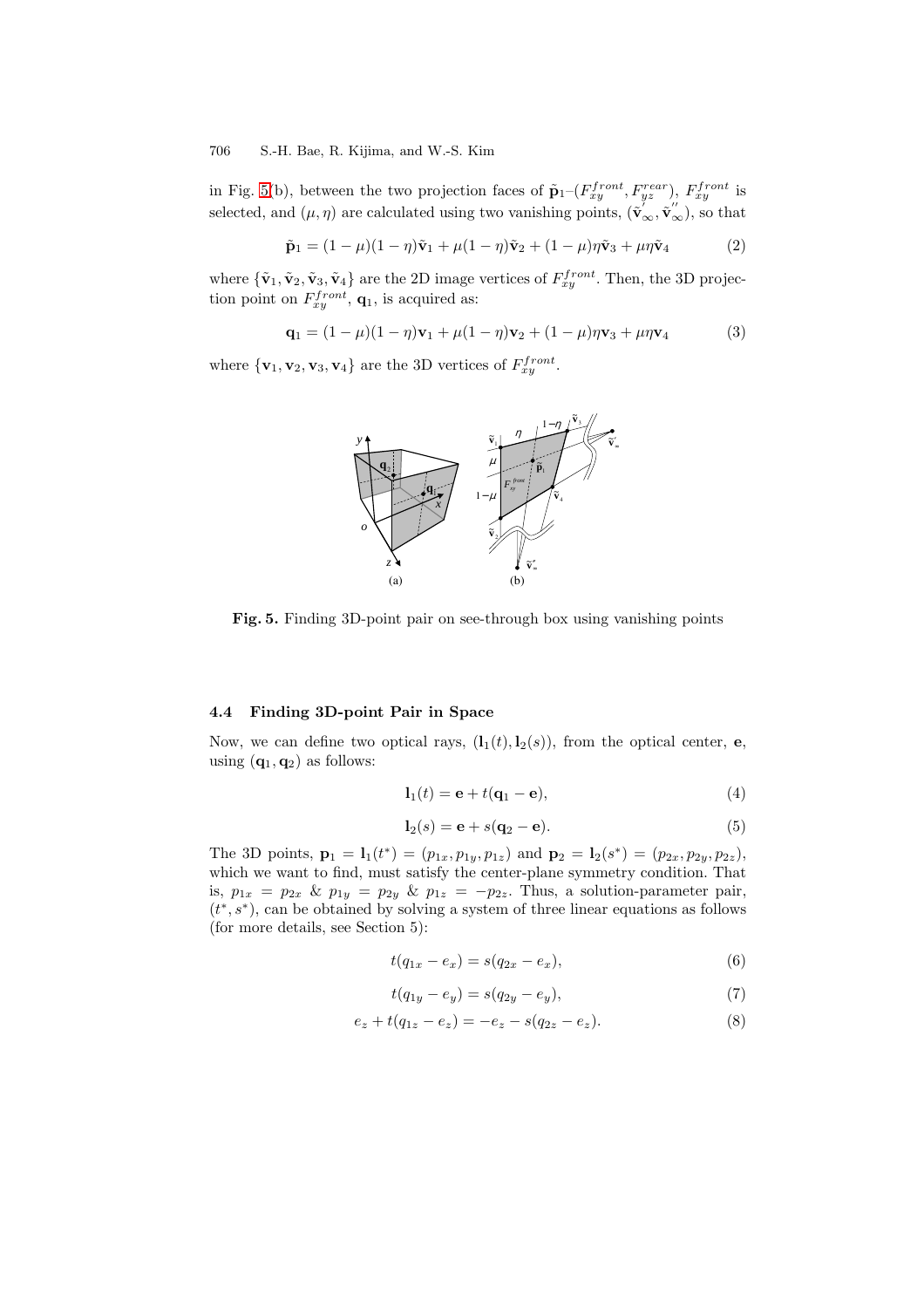#### **4.5 3D Parametric-Curve Creation**

As the final step of converting a 2D curve to a 3D space curve, the approximation of  ${\bf p}_i(x_i, y_i, z_i)$  to a parametric curve such as B-spline (or Bezier) curve,  ${\bf c}(t)$ , is performed by applying standard curve fitting methods [\[2\]](#page-8-7)[\[8\]](#page-8-8)[\[14\]](#page-9-8) keeping a plane symmetry.

# **5 Solving System of Linear Equations for Finding 3D-point Pair**

As given in  $(6)^\sim(8)$  $(6)^\sim(8)$  $(6)^\sim(8)$ , our inverse projection of a 2D-point pair to 3D points under the plane-symmetry condition is an *over-determined* problem having *two* unknowns and *three* equations. Because of the pinhole-camera model assumption  $(t, s > 0)$ , the solution space is  $(t^*, s^*) \in (0, \infty) \times (0, \infty)$ . For most cases,  $(t^*, s^*)$  can be simply determined by minimizing the sum of least-squares errors,  $f = (\mathbf{N}\mathbf{F} - \mathbf{G})^T(\mathbf{N}\mathbf{F} - \mathbf{G})$ , where  $\mathbf{N}\mathbf{F} = \mathbf{G}$  is the matrix form of [\(6\)](#page-5-1)<sup> $\infty$ </sup>[\(8\)](#page-5-2). However, there exist special viewing conditions in which the proposed method does not work. Thus, the analysis of these special cases will be followed with the consideration of the number of equations.

First of all, let us consider the cases that one of three equations vanishes as shown in Fig. [6.](#page-6-0) The case that only [\(6\)](#page-5-1) vanishes, that is,  $q_{1x}-e_x \approx 0$  &  $q_{2x}-e_x \approx$ 0,  $\{e, p_1, p_2, q_1, q_2\}$  are all on the same plane parallel to the yz-plane (see Fig.  $(6(a))$  $(6(a))$  $(6(a))$ . In the case, it is possible to calculate  $(t^*, s^*)$  with remaining two equations. Similarly, if  $(7)$  vanishes, the solution exists  $(Fig. 6(b))$  $(Fig. 6(b))$  $(Fig. 6(b))$ . However, when  $(8)$ vanishes, that is,  $q_{1z}-e_z \approx 0$  &  $q_{2z}-e_z \approx 0$  &  $e_z \approx 0$ ,  $\{e, \mathbf{p}_1, \mathbf{p}_2, \mathbf{q}_1, \mathbf{q}_2\}$  are all on the xy-plane because  $p_{1x} \approx p_{2x} \& p_{1y} \approx p_{2y} \& p_{1z} \approx -p_{2z}$  or  $\mathbf{p}_1 \approx \mathbf{p}_2 \& \mathbf{q}_1 \approx \mathbf{q}_2$ . Thus, there are an infinite numbers of solutions (Fig.  $6(c)$ ) (it is so called the *impossible-to-solve* case).



<span id="page-6-0"></span>**Fig. 6.** Special cases only one equation vanishes

Now, let us consider the only one equation remains. They are all the impossible-to-solve cases (see Fig. [7\)](#page-7-0). If [\(6\)](#page-5-1) and [\(7\)](#page-5-3) vanish,  $\{e, \mathbf{p}_1, \mathbf{p}_2, \mathbf{q}_1, \mathbf{q}_2\}$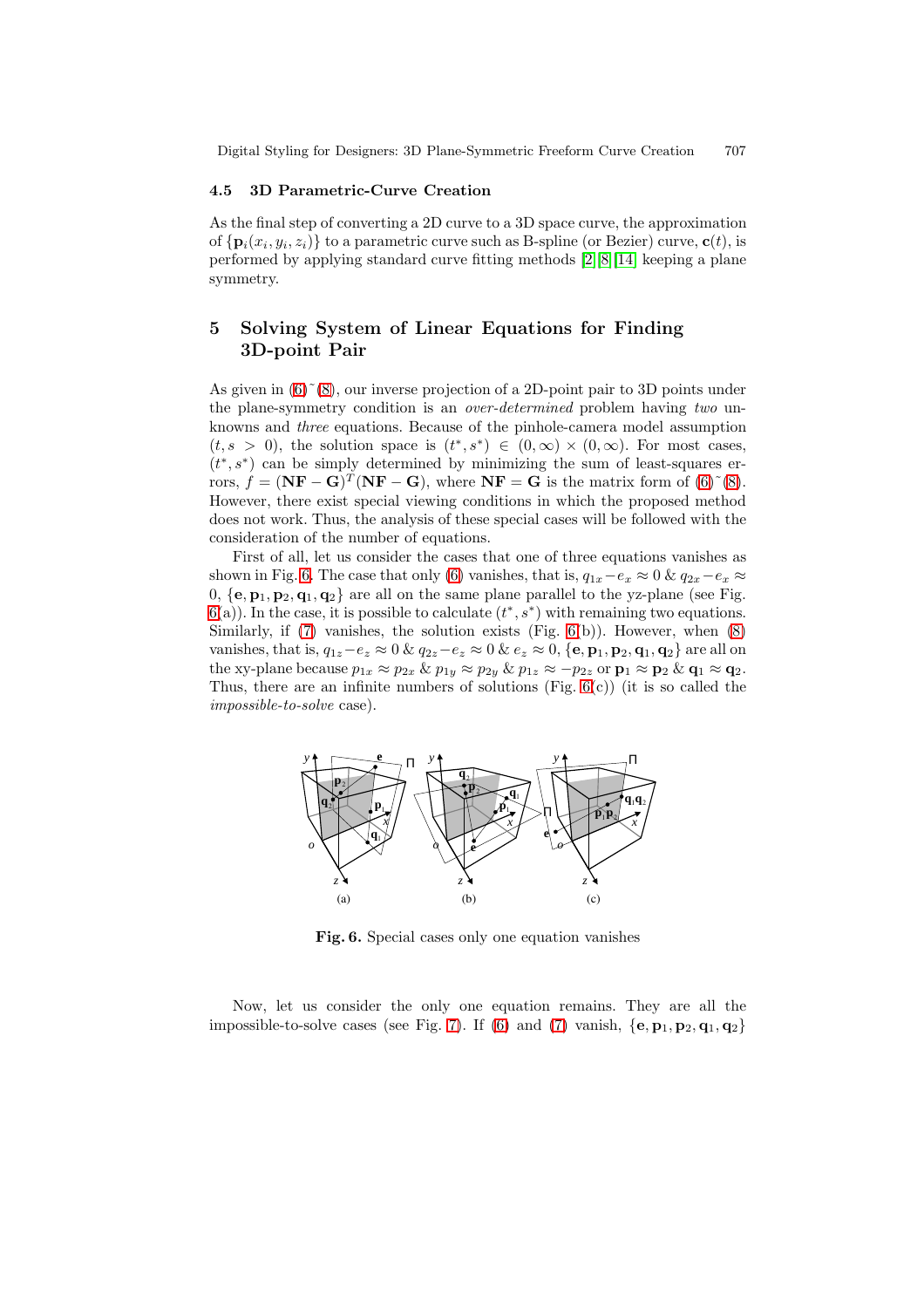are all on the line parallel to the z-axis as shown in Fig.  $7(a)$ . If only  $(6)$  or [\(7\)](#page-5-3) remains,  $\{e, p_1, p_2, q_1, q_2\}$  are all on the same line parallel to the x-axis, or y-axis (on the xy-plane or center plane), respectively.



<span id="page-7-0"></span>**Fig. 7.** Special cases only one equation remains

If all three of  $(6)^\sim (8)$  $(6)^\sim (8)$  $(6)^\sim (8)$  vanish,  $\{e, \mathbf{p}_1, \mathbf{p}_2, \mathbf{q}_1, \mathbf{q}_2\}$  are the coincident point (the *trivial-solution* case).

In summary, there are *seven* special viewing-cases: *one* trivial-solution case, *four* impossible-to-solve cases, and *two* possible-to-solve cases. In fact, four impossible-to-solve cases can be re-categorized as following two: 1) the optical center is positioned on the center plane, and 2) the optical rays are parallel to the z-axis.

For above possible-to-solve cases,  $(t^*, s^*)$  can be explicitly calculated. For the case only [\(7\)](#page-5-3) vanishes  $(q_{1x}-e_x \neq 0 \& q_{2x}-e_x \neq 0 \& q_{1y}-e_y \approx 0 \& q_{2y}-e_y \approx 0)$ , by substituting  $t = (q_{2x} - e_x)/(q_{1x} - e_x)$  into [\(8\)](#page-5-2), we can obtain the following equation,  $s\{(q_{1z} - e_z)(q_{2x} - e_x) + (q_{1x} - e_x)(q_{2z} - e_z)\} = -2(q_{1x} - e_x)e_z$ , and then  $(t^*, s^*)$  except the case that the optical center is located at the infinite point where  $(q_{1z} - e_z)(q_{2x} - e_x) + (q_{1x} - e_x)(q_{2z} - e_z) \approx 0$  (see Appendix A).

## **6 Implementation**

A simple program for the proposed method is implemented as a *Java Applet* using Java<sup>TM</sup> 2 Platform Standard Edition (J2SE<sup>TM</sup>) and Java 3D<sup>TM</sup> API as shown in Fig. [8.](#page-8-9) For a pen-based user interface, WACOM  $\rm Intuos^{TM2}$  tablet  $(9^{\prime\prime}\times12^{\prime\prime})$ is used. Our Java Applet is available at http://vr.kaist.ac.kr/˜bae.

# **7 Discussions and Conclusions**

In this paper, we proposed a method of constructing 3D plane-symmetric curves using an intuitive sketch interface, which was inspired from a fact that a lot of industrial products have plane-symmetric forms. The designer can arbitrary choose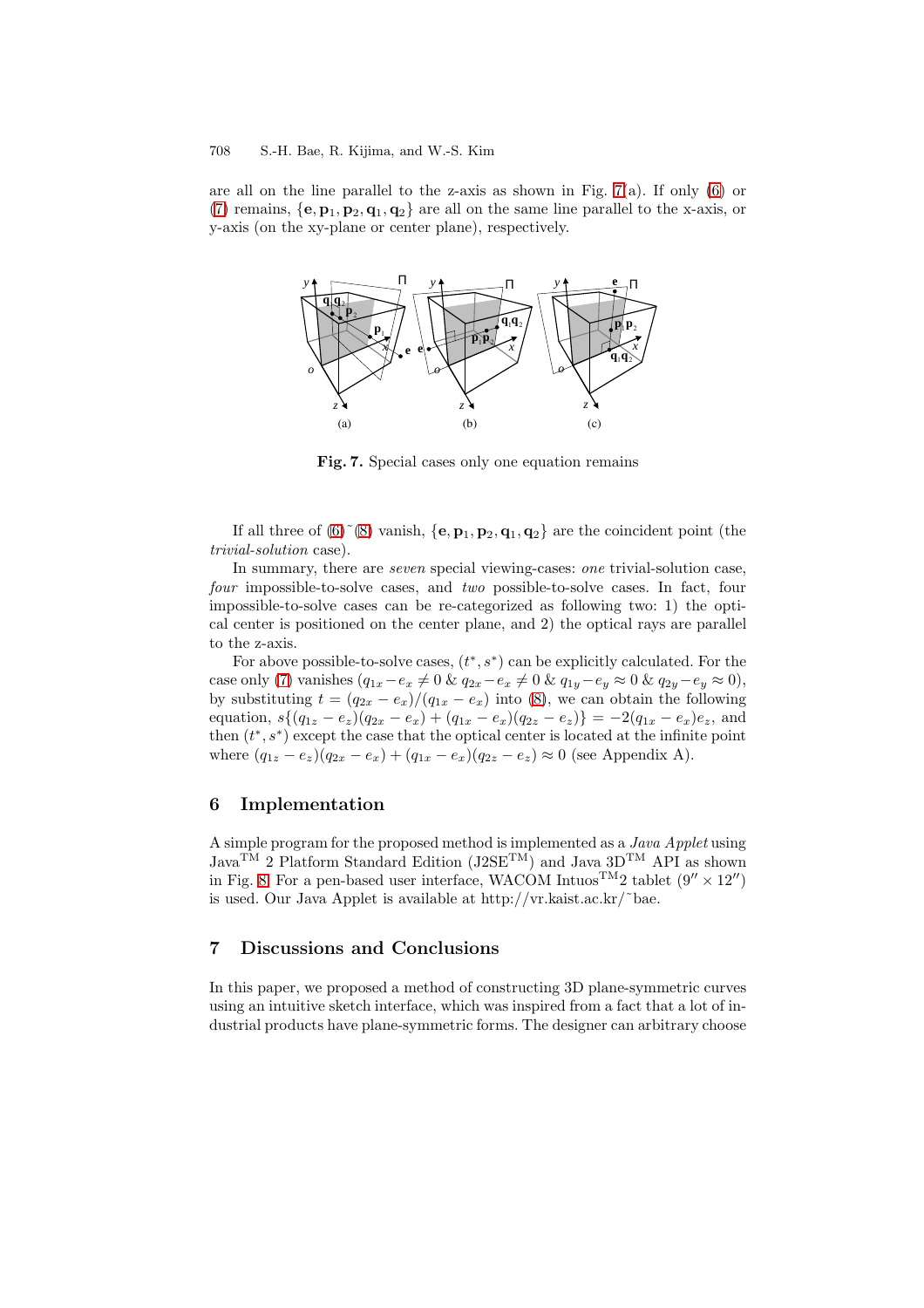<span id="page-8-0"></span>

<span id="page-8-9"></span>**Fig. 8.** Software implementation: repetitive 3D scribbling and settled freeform curve

a 3D perspective view, and draw a projected form of the curve intended. By repetition of the perspective 3D sketch (visual feedback and behavioral adaptation process), the designer can obtain the final form of a 3D space curve. Because of the assumption of a plane-symmetry, the proposed method does not suffer the 3D ambiguity problem unlike general inverse-projection of converting 2D image objects to 3D space objects (the exceptional viewing cases–only two–were addressed in Section 5). A prototype for the proposed method was made as simple Java Applet program, and tested by a group of product designers.

One important point is that the proposed method is relies on the designer's accurate space sense. The assumption can be thought as reasonable remembering that projective geometry, which computer graphics is based on, was started from Renaissance painters' effort to correctly reproduce the perspective effects in images of the world that they were observing. Actually, many designers took a great interest in our program, and agreed it has much possibility to be developed as a powerful tool for design specialists.

### <span id="page-8-2"></span>**References**

- 1. Bae, S.-H., Kim, W.-S., Kwon, E.-S.: Digital Styling for Designers: Sketch Emulation in Computer Environment. The Proceedings of CGGM (2003)
- <span id="page-8-7"></span><span id="page-8-5"></span>2. Choi, B.K.: Surface Modeling for CAD/CAM. Elsevier, NY (1991)
- 3. Cohen, J., Markosian, L., Zeleznik, R., Hughes, J., Barzel, R.: An Interface for Sketching 3D Curves. The Proceedings of SI3DG (1999)
- <span id="page-8-4"></span>4. Cypher, A.: Eager: Programming Repetitive Tasks by Example. The Proceeding of CHI (1991)
- <span id="page-8-6"></span>5. de Figueiredo, L.H.: Adaptive Sampling of Parametric Curves. In: Paeth, A.W. (eds): Graphics Gems V. Academic Press, Boston (1995)
- <span id="page-8-1"></span>6. Doblin, J.: Perspective: A New System for Designers. Whitney Publications, NY (1956)
- <span id="page-8-3"></span>7. Eggli, L., Hsu, C.-Y., Bruderlin, B.D., Elber, G.: Inferring 3D Models from Freehand Sketches and Constraints. CAD 29(2) (1997) 101-122
- <span id="page-8-8"></span>8. Farin, G.: Curves and Surfaces for Computer Aided Geometric Design: A Practical Guide 5th Edition. Academic Press, NY (2002)